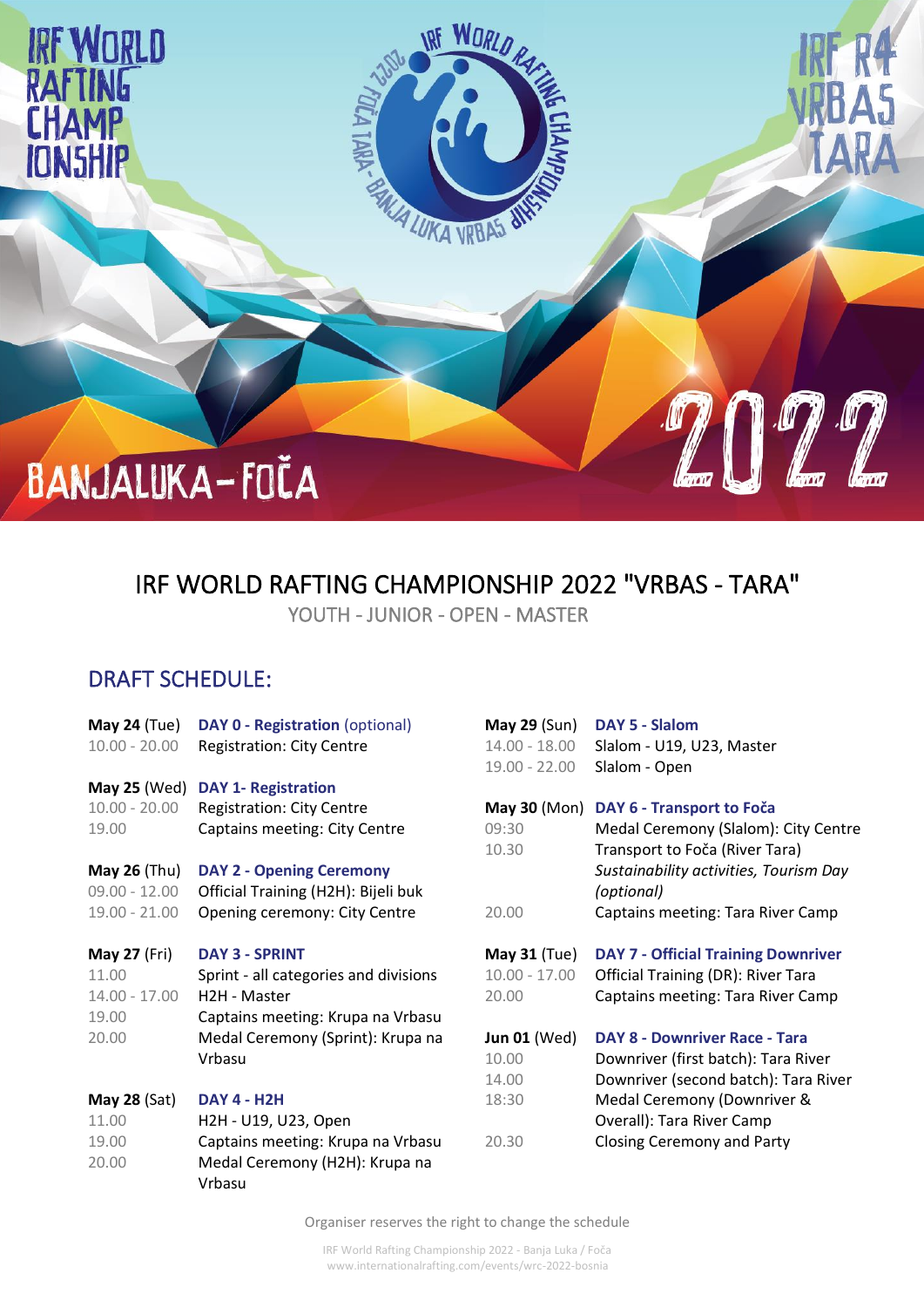

## KEY DETAILS:

| Dates:              | 25 May - 01 June 2022                                                               |
|---------------------|-------------------------------------------------------------------------------------|
| Location:           | City Banja Luka and Municipality Foča<br>Republic of Srpska, Bosnia and Herzegovina |
| Organiser:          | Rafting Club "Kanjon" Banja Luka                                                    |
| <b>Categories:</b>  | R4 Men & Women                                                                      |
| <b>Divisions:</b>   | Youth, Junior, Open, Master                                                         |
| <b>Disciplines:</b> | River Vrbas: Sprint, H2H, Slalom<br>River Tara: Downriver                           |
| <b>Rivers:</b>      | River Vrbas, Banja Luka (Class 3), River Tara, Foča (Class 3)                       |



## FURTHER INFORMATION:

| <b>Registration:</b>            | Registration is open to nationally selected teams. One team per category and<br>division. Refer to IRF Race Rules for further information (Sections A & B)                                                                                                                                                                                |  |
|---------------------------------|-------------------------------------------------------------------------------------------------------------------------------------------------------------------------------------------------------------------------------------------------------------------------------------------------------------------------------------------|--|
| <b>Registration date:</b>       | Registration closing date is Thursday, 10 March 2022                                                                                                                                                                                                                                                                                      |  |
| <b>Registration form:</b>       | Registration forms can be found here. The form requires important information to<br>be completed to register each team and team member. All details are mandatory.<br>Once the form is complete, submit it to: register@internationalrafting.com                                                                                          |  |
| <b>Entry fee:</b>               | €600 (EUR) per team (4 or 5 team members)<br>Deadline for Entry Fee payments is 24 March 2022. No late payments accepted.                                                                                                                                                                                                                 |  |
| Race rules:                     | Racing will be in accordance with IRF Race Rules:<br>www.internationalrafting.com/racing/race-rules                                                                                                                                                                                                                                       |  |
| Rafts:                          | Official rafts supplied are Time Trial 420:<br>Length 420, Width 200, Tubes 52, Thwarts x2, material PVC                                                                                                                                                                                                                                  |  |
| Equipment:                      | Teams are responsible for their own PFD, paddles, helmets, footwear, paddling<br>clothing, throw bags and any additional paddling accessories they might require.<br>We recommend a 3mm neoprene wetsuit for competitors.                                                                                                                 |  |
| <b>Transport from Airports:</b> | Free transport for all teams who fly into and/or depart from Bosnia and<br>Herzegovina Airports (Sarajevo, Banja Luka, Tuzla) on the following dates:<br>24 and 25 May 2022<br>Arrivals:<br>$\bullet$<br>02 and 03 June 2022<br>Departures:<br>We will ask you for your detailed plan closer to the time.                                 |  |
| <b>Transport in Banja Luka:</b> | For teams who don't have their own transport, we will provide free buses from<br>the City Centre and the villages (Karanovac, Krupa na Vrbasu) on the route to<br>Official Training and Race (Sprint, H2H, Slalom) sites. Teams are allowed to use<br>their own transport as long as they keep within safety rules of the transport plan. |  |
| <b>Transport to Tara River:</b> | All teams will be provided free transport to the Tara River and back to Banja Luka.<br>Teams may use their own transport but MUST stay within the Organisers official<br>convoy under police escort. Any deviation may result in monetary fines and<br>possible disqualification from the event.                                          |  |